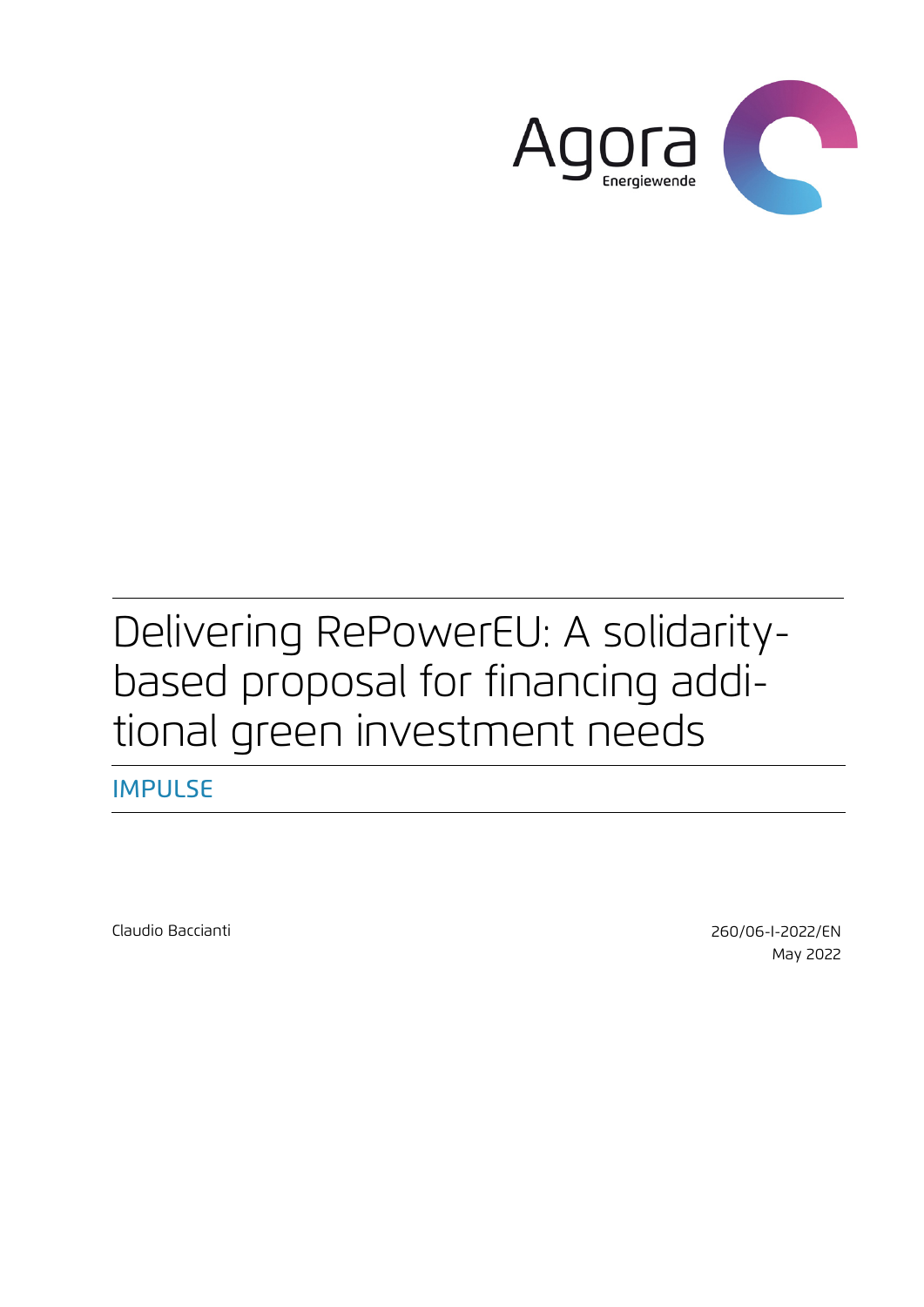#### Dear reader,

In March 2022, EU heads of state agreed to phase out the EU's dependency on Russian fossil fuel imports as soon as possible. The Commission has developed a plan, called RePowerEU, to achieve this goal. Its publication is scheduled for 18 May 2022.

It is clear that investment in efficiency and renewables needs to be accelerated and that this will require increased public spending between 2022 and 2027. Less clear, however, is whether EU solidarity will be sufficient to cover the additional public funding needs. Our analysis quantifies the additional publicsector expenditure required to accelerate investments that structurally reduce fossil gas consumption. We argue that without fresh EU funds some Member States will have difficulty delivering on the

RePowerEU plan, as they have limited fiscal capacity given the effects of the pandemic and impending economic slowdown.

This paper aims to stimulate discussion on the need to match elevated green and energy security ambition with new EU funds. Our analysis of national financing needs and available EU funds suggests that bolstering the existing Recovery and Resilience Facility by €100 billion would appear sufficient to deliver on the RePowerEU plan and regain Europe's energy sovereignty by 2027.

I hope you find this paper both informative and stimulating.

Matthias Buck  $Director Europe, Agora Energiewende$ 

## Key findings

|   | Regaining Europe's energy sovereignty requires the frontloading of investment in energy<br>efficiency and the more rapid deployment of wind and solar PV. Speeding up the reduction in<br>fossil gas consumption with investment in buildings and industrial plants, as well as in district<br>heating, renewables and power grid expansion, will add €40 billion per year to the EU-wide<br>public green spending needs in 2022–2027.                                                 |
|---|----------------------------------------------------------------------------------------------------------------------------------------------------------------------------------------------------------------------------------------------------------------------------------------------------------------------------------------------------------------------------------------------------------------------------------------------------------------------------------------|
|   | European solidarity calls for enabling all EU countries, including those with limited fiscal<br>capacity, to deliver the RePowerEU Plan – which will require additional EU funding of $\epsilon$ 100<br>billion (€80 billion in grants, €20 billion in loans). Using the existing Recovery and Resilience<br>Facility (RRF) for this purpose would make funds available in the 2022-2027 timeframe and<br>allow – together with the unused RRF loans – to scale up investment quickly. |
| 3 | Member States should review current spending plans for EU funds and minimise grant support<br>while maximising the use of alternative financing support instruments. However, the current<br>EU budget (2021-2027) only allows for marginal adjustments and does not offer sufficient<br>funding for all types of investment needed to deliver the RePowerEU plan.                                                                                                                     |
|   | The top-up to the Recovery and Resilience Facility can be financed with revenues from other<br>climate instruments. One plausible option for financing the additional debt service of $E2.9$ billion<br>per year in 2028–2058 is to use a share of revenues from carbon pricing, including the pro-<br>posed ETS for transport and buildings.                                                                                                                                          |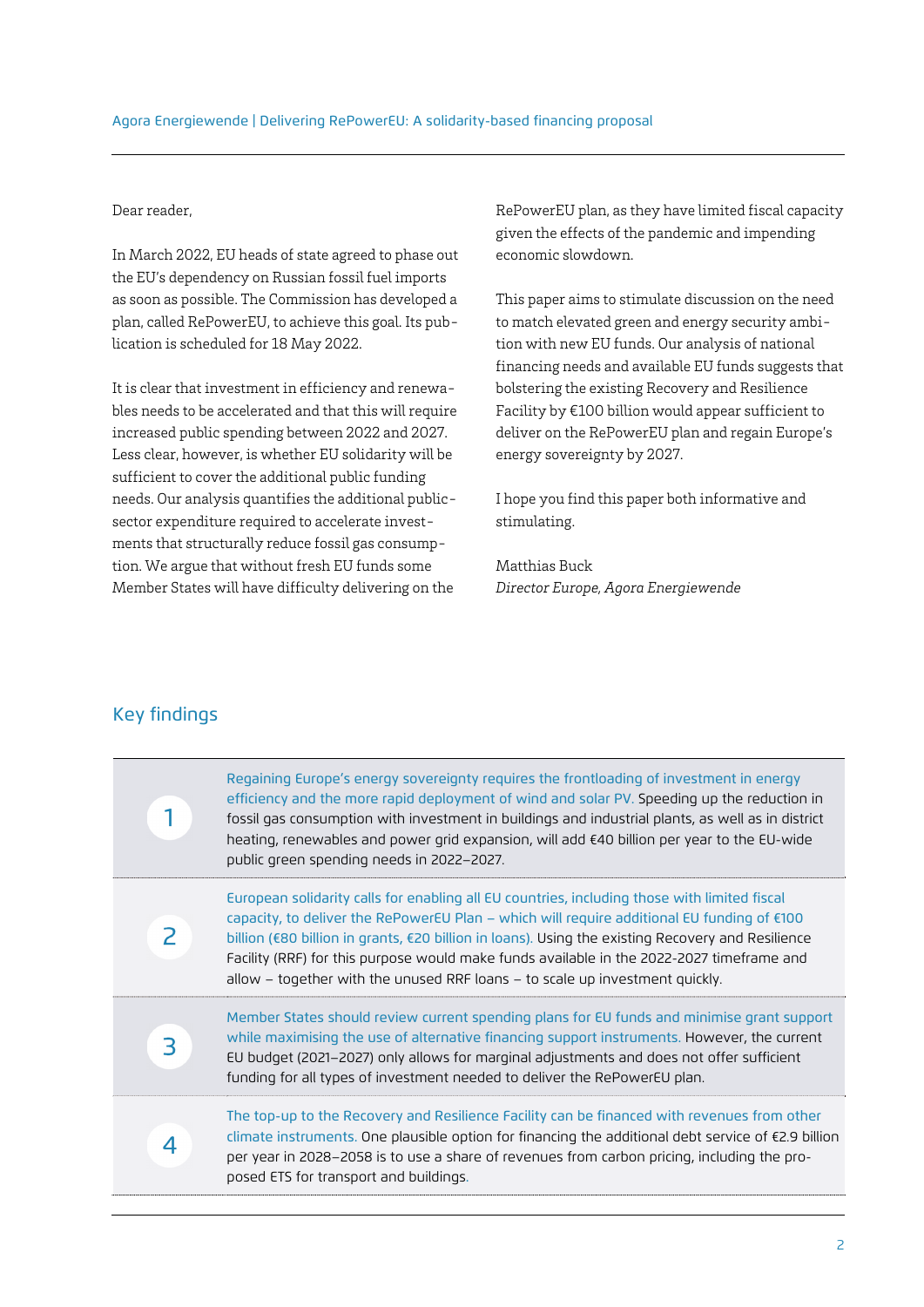Agora Energiewende | Delivering RePowerEU: A solidarity-based financing proposal

## **Contents**

| The RePowerEU ambition                                                                                                |                |  |
|-----------------------------------------------------------------------------------------------------------------------|----------------|--|
| New EU joint action under RePowerEU increases public spending needs over 2022-2027                                    | $\overline{4}$ |  |
| Existing EU funds fall short of climate and RePowerEU ambitions                                                       | 6              |  |
| <b>EU Budget</b>                                                                                                      | 6              |  |
| Recovery and Resilience Facility                                                                                      | 6              |  |
| Other EU funds                                                                                                        | 7              |  |
| Can't we just optimise the current use of EU funds?                                                                   |                |  |
| Increasing the Recovery and Resilience Facility by €100 billion would enable all<br>EU countries to deliver RePowerEU |                |  |
| The Recovery and Resilience Facility seems best suited as a vehicle for additional funding                            |                |  |
| How can the EU finance the additional spending?                                                                       |                |  |
| Annex 1 - Methodological note to Figures 1 and 3                                                                      |                |  |
| Public green spending needs                                                                                           | 13             |  |
| EU funds13                                                                                                            |                |  |
| Carbon market revenues                                                                                                | 13             |  |
|                                                                                                                       |                |  |

Annex 2 – Proposed methodology for the calculation of the maximum RRF financial contribution per Member State 14 and 2008 and 2008 and 2008 and 2008 and 2008 and 2008 and 2008 and 2008 and 20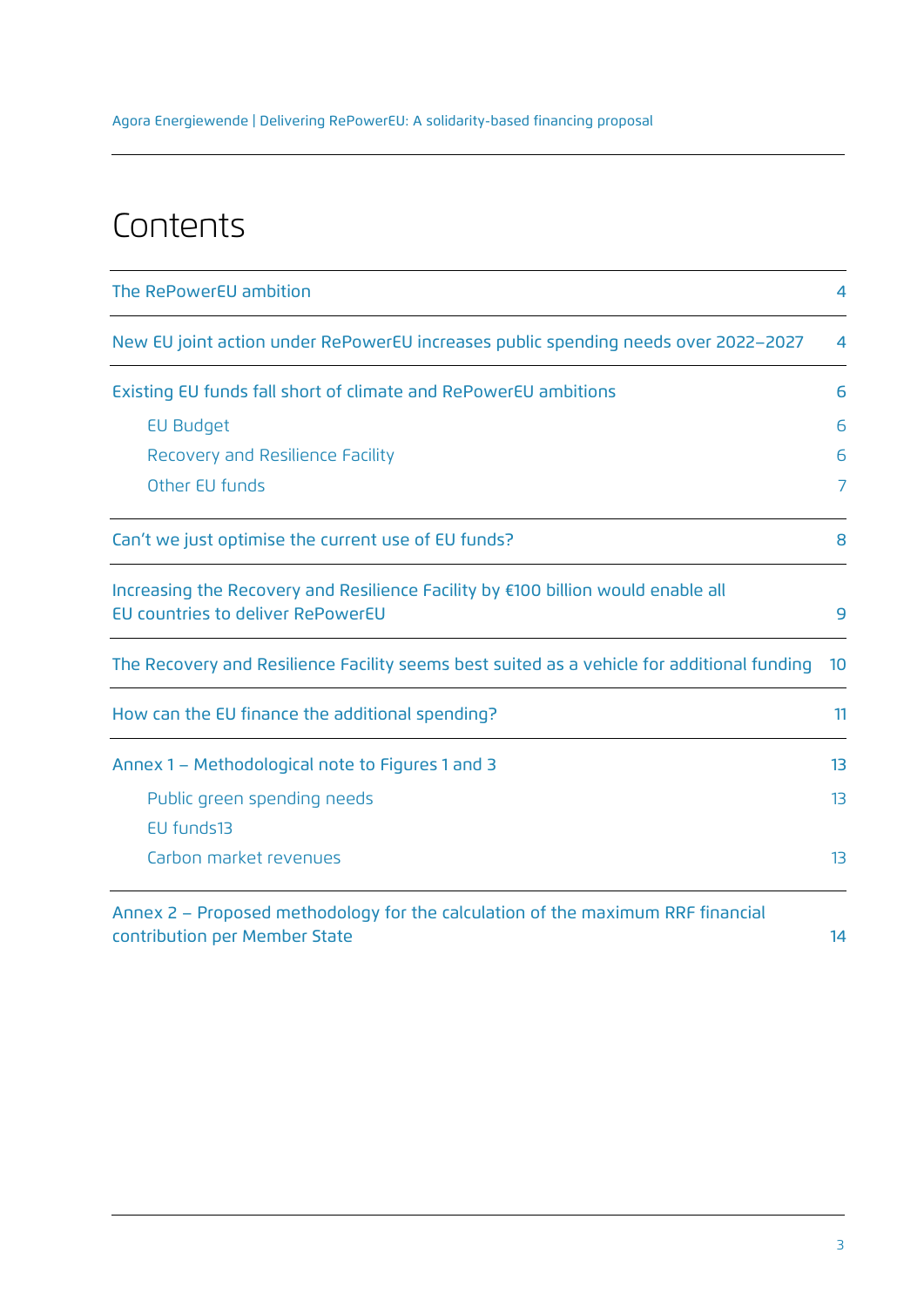## The RePowerEU ambition

To achieve the objectives of the RePowerEU plan, the EU needs to quickly scale up investment in energy efficiency and renewables. An accelerated phasedown of oil and gas consumption will require a frontloading of investments already anticipated to meet the EU's 2030 climate targets.

The RePowerEU plan thus increases investment needs over the next five years. The European Commission aims to frontload the expansion of renewables such that 900 GW of wind and solar capacity is reached by the end of the decade, with gas-fired generation being displaced well before 2030. Moreover, RePowerEU requires 80 GW of renewable power capacity by 2030 on top of the Fit for 55 ambition in the area of green hydrogen. Moreover, investment in biomethane production, as well as heat pumps and energy efficiency in the buildings and industrial sectors, is to be ramped up. Frontloading investment before 2027 increases the public spending needs in the current EU budget period.

In our recent report "Regaining Europe's Energy Sovereignty", we showed how enhanced investment into energy efficiency as well as the rapid expansion of wind and solar PV can permanently reduce fossil gas demand in Europe by 1200 terawatt hours over the next five years, thus eliminating the need for 80 per cent of today's Russian gas imports and enabling 100 per cent substitution of Russian gas when combined with alternative supplies such as LNG. Based on our sector specific analysis, we estimated that an additional €100 billion would be required to enable all countries in Europe to fully deliver on RePowerEU.

In this paper, we extend and refine this part of our analysis by assessing the existing EU funding gap in light of the increased energy security and climate ambition that comes with RePowerEU.

Most of the additional public funding will need to be provided from national budgets. However, some EU solidarity will be necessary to enable all Member States to deliver their additional commitments under RePowerEU. Topping up the Recovery and Resilience Facility is an option that would come with the advantage of using an instrument that is already established, thus allowing the quick deployment of the additional funds.

## New EU joint action under RePowerEU increases public spending needs over 2022–2027

We estimate that phasing out Russian gas imports by 2027 adds €40 billion annually to public climate spending needs in 2022–2027 across the EU, thus corresponding to outlays equal on average 0.3% GDP per year up to 2027.<sup>1</sup> Most of the additional spending will need to target energy efficiency and heat pump investment in buildings and industrial plants, as well as investment in district heating and power grid expansion. Member States should also invest in the supply of key clean technologies and in the skills required for their rapid installation and maintenance.

Higher investment needs mean larger public spending gaps. Non-fiscal measures such as targeted loans and innovative financial instruments are important to mobilise the full potential of private capital. Nevertheless, the higher investment needs will require a significant amount of additional grants and subsidies that will have to be provided to households and firms to address market failures and social impacts. These needs come on top of purely public investment required to accelerate the decarbonisation of public

<sup>1</sup> Calculations based on the scenario from Agora Energiewende (2022) *Regaining Europe's Energy Sovereignty: 15 Priority Actions for RePowerEU*. The reported increase consists of in part of frontloaded spending from 2028-2030.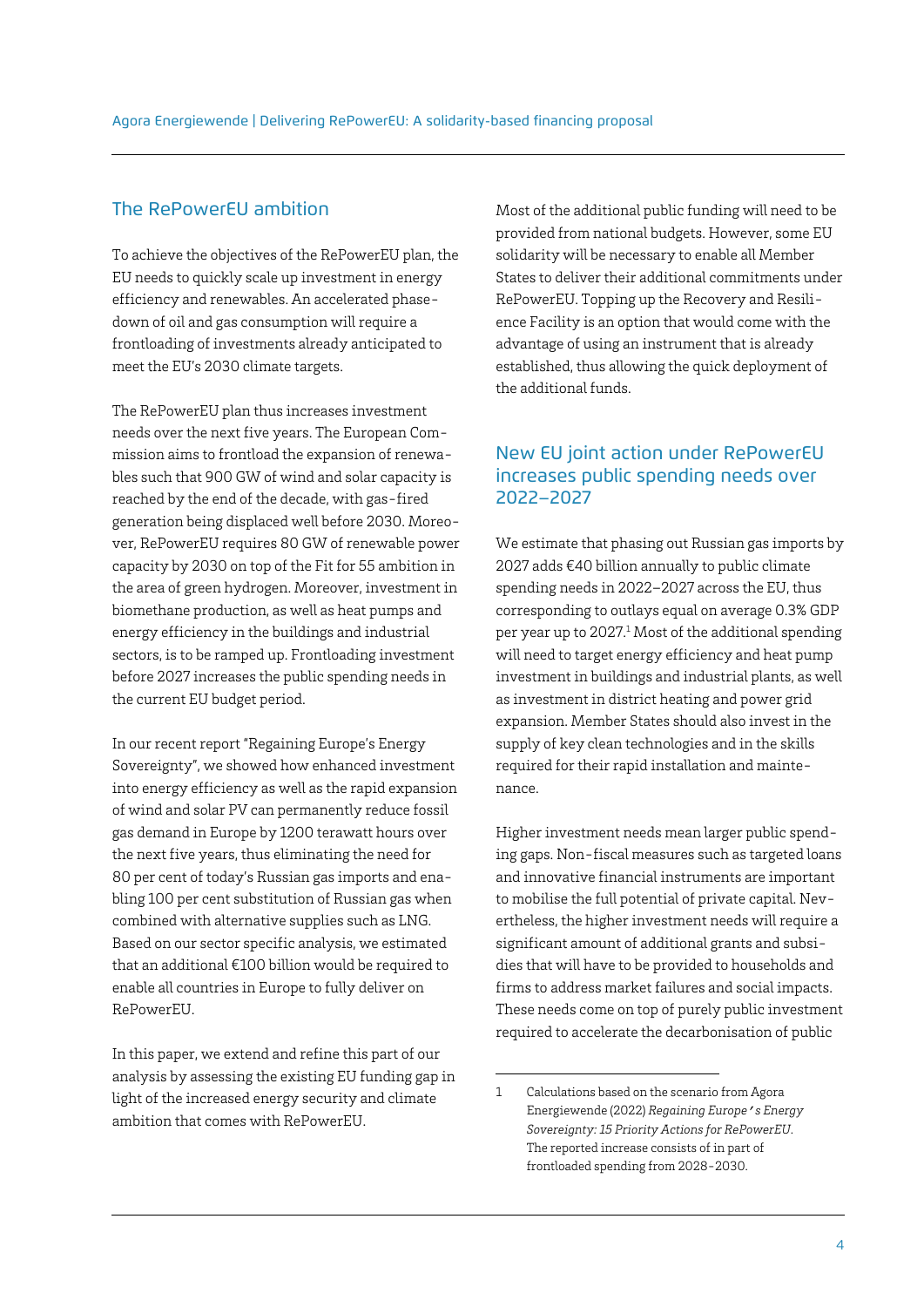assets and the construction of new key infrastructure. National government funding therefore needs to increase with RePowerEU.

Moreover, frontloading private capital expenditures may necessitate even higher levels of public support for investment measures, thus leading to a larger government funding share in investment expenditures. Over the short term, several green technologies will still have a sizable green premium. As consumers are not expected to absorb these additional costs in the amounts needed to meet deployment targets, especially in countries with lower purchasing power, governments will have to step in with subsidies. Support schemes such as Carbon Contracts for Difference also give firms a more predictable outlook with a view to green investment outcomes.

Most of the public funding needed to support these energy investments will be provided by national budgets. Net of the relevant EU funding received, $2$ 

Table 1: National public green spending gaps in Member States with high public debt, annual average in 2022–2027

| Country  | Range, % GDP |
|----------|--------------|
| Belgium  | $1.1 - 2.3$  |
| Cyprus   | $1.1 - 2.7$  |
| France   | $0.8 - 1.6$  |
| Greece   | $0.6 - 2.4$  |
| Italy    | $0.5 - 1.5$  |
| Portugal | $0.6 - 1.9$  |
| Spain    | $0.7 - 1.8$  |

Agora Energiewende (2022). Note: Differences between public spending needs and expected income from ETS auctioning revenues and EU funding in 2022–2027. Ranges provide sensitivity on the assumed leveraging of private capital, from high (lower public funding needs) to low (higher public funding needs).

2 Including NGEU and ETS-funded instruments such as the Innovation Fund but excluding InvestEU.

Member States should cover a public green spending gap in the range of 1–2% GDP per year to meet the RePowerEU and EU climate ambitions in 2022–2027 (Figure 1).3 This does not include investment in new gas infrastructure and expenditures to cushion the impact of high energy prices.

The fiscal impact in highly indebted Member States in Southern Europe will be significant. Greece, Italy, Portugal and Spain, responsible for a quarter of the EU greenhouse gases emissions, are among the top recipients of funding from EU Cohesion Policy and the Recovery and Resilience Facility. They are also currently earning billions of euros from the auctioning of ETS allowances. Nonetheless, we estimate that implementing the RePowerEU and EU climate targets will require them to find fresh resources, through new borrowing and fiscal adjustments, worth around 1% GDP per year by 2027 (Table 1). Notably, these figures do not include direct compensation for high energy costs.

Member States also face new headwinds. In contrast to the situation that prevailed during the Covid-19 pandemic, monetary policy in the EU is now tightening, with the ECB ending its net asset purchases and government borrowing costs increasing across the board, especially in Southern Europe. European economies are also slowing down as energy price inflation, Russian sanctions and the Chinese lockdowns hit the manufacturing sector. Moreover, EU fiscal rules will again apply as of 2023 and, unless they are promptly reformed, make it difficult for several euro-area Member States to finance more green spending through more public borrowing. Altogether, countries with little fiscal space in Southern Europe will find it challenging to deliver on their contribution to the RePowerEU plan within five years, unless there is more EU support.

<sup>3</sup> The range refers to different scenarios for the mobilisation of private capital, with low and high fractions of the total investment costs covered by the public sector.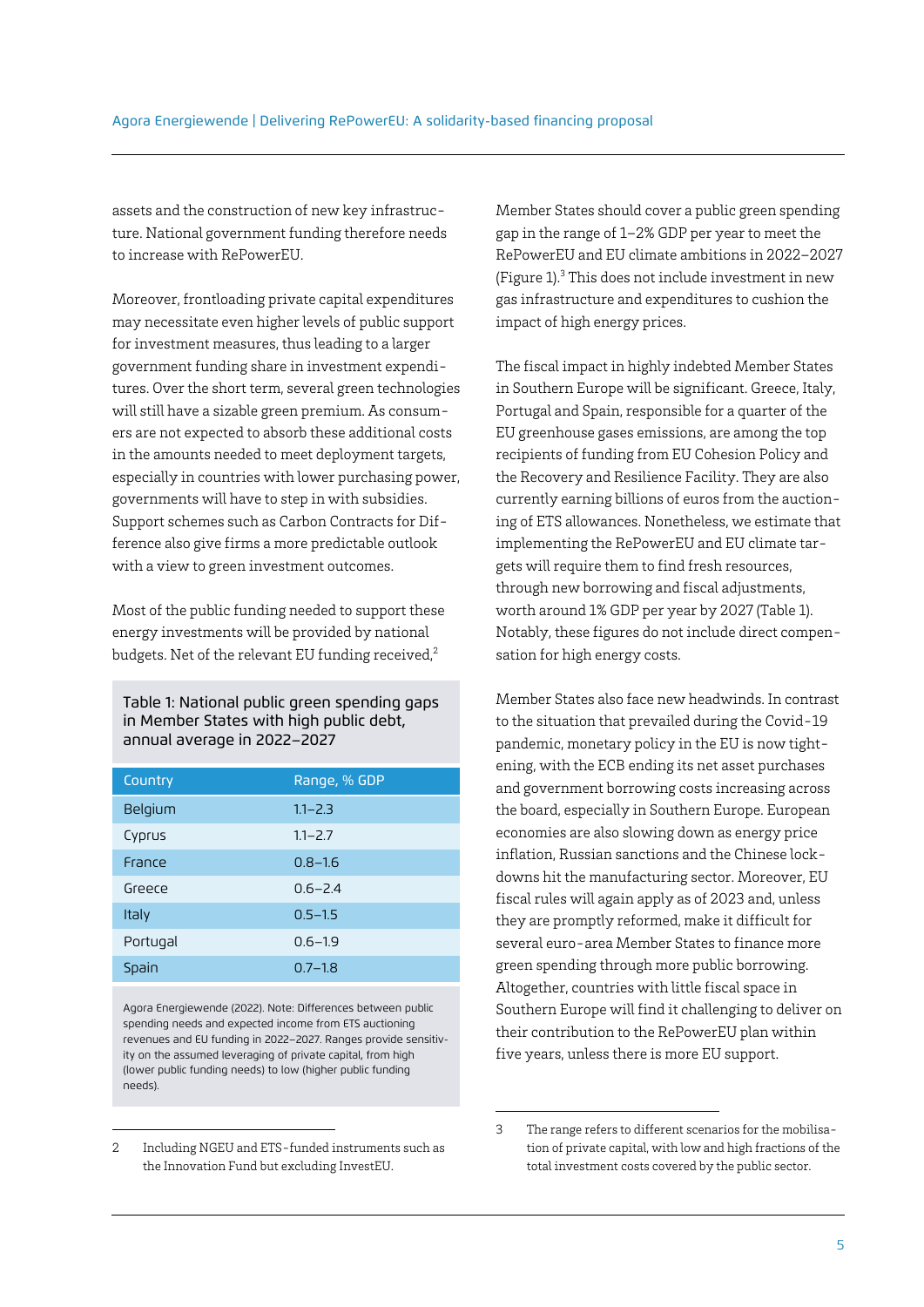## Existing EU funds fall short of climate and RePowerEU ambitions

#### EU Budget

Only some programmes in the 2021–2027 EU budget intend to finance the large-scale deployment of technologies to phase down the use of gas in the power, buildings and industrial sectors. The most notable are Cohesion Policy (€372 billion), as well as the Connecting Europe Facility (Transport and Energy, €19 billion<sup>4</sup>). However, the latter only allows some investment categories, such as transmission pipelines and cables, but not district heating or most storage technologies. The Cohesion Policy funds are only partially supplemental to the 2014–2020 budget and only a fraction of them can be dedicated to energy investment (the target climate share<sup>5</sup> is 31%).

The rest of the EU budget does not play a significant role in this context. The Horizon Europe programme (€95 billion) targets only research and development activities that, while crucial for the long term, do not help with the large-scale deployment of green technologies over the next few years. Other large programmes like the Neighbourhood, Development and International Cooperation Instrument (€80 billion) are not expected to make a significant contribution to energy investment in the EU. The Common Agricultural Policy programme (€386 billion) does not provide funding to other sectors than agriculture and, even though one of its nine policy objectives is to support climate change mitigation and adaptation, it has so far not funded clean energy investments other than for biogas.

#### Recovery and Resilience Facility

The RRF was a game changer, both in terms of its scale and priorities, and it is the main source of fresh EU funding for climate action. According to the Commission, the funding allocated to climate expenditures in the 22 already adopted national Recovery and Resilience Plans (RRPs) amounts to €177.4 billion (€203 billion when adding the plans of Bulgaria, Poland and Sweden). While on average this corresponds to 0.25% GDP per year, annual climate expenditures are much higher as a percentage of GDP in the RRPs of top beneficiaries, such as Italy (0.6%), Greece (0.9%), Bulgaria (0.9%) and Romania (0.8%). However, as shown in figure 1 below, this still leaves a sizable financing gap to be filled in these Member States.<sup>6</sup>

Another issue with the RRF is its one-off nature. The end of the RRF in 2026 will leave a large funding gap in several Member States. Accordingly, there are already proposals to make it a permanent facility.7 Furthermore, the use of these funds tends to be front-loaded, especially in programmes supporting the renovation of private buildings. In Italy and France, for example, RRP funds allocated to support private-building renovation will be used up by the end of 2022.

The RRF loan component has not been completely exhausted so far. Only six Member States have adopted a plan that includes loans (Cyprus, Greece, Italy, Portugal, Romania, Slovenia). Poland has also requested a loan; however, its plan has not yet been adopted. For several Member States, e.g. Germany,

<sup>4</sup> The part not included in the Cohesion Policy.

<sup>5</sup> https://www.europarl.europa.eu/doceo/document/TA-9-2020-0357\_EN.html

<sup>6</sup> In Italy, the RRP aims to deliver the renovation of  $38.5$  million  $m<sup>2</sup>$  of private residential floor area, which is 10% of the home renovations needed by 2030 to meet the EU climate targets (author's calculations). For a review of the RRPs, see also Baccianti C. and Holl M. (2022) *Building back greener?*

<sup>7</sup> Centre for European Reform (2021) *Why the EU's recovery fund should be permanent.*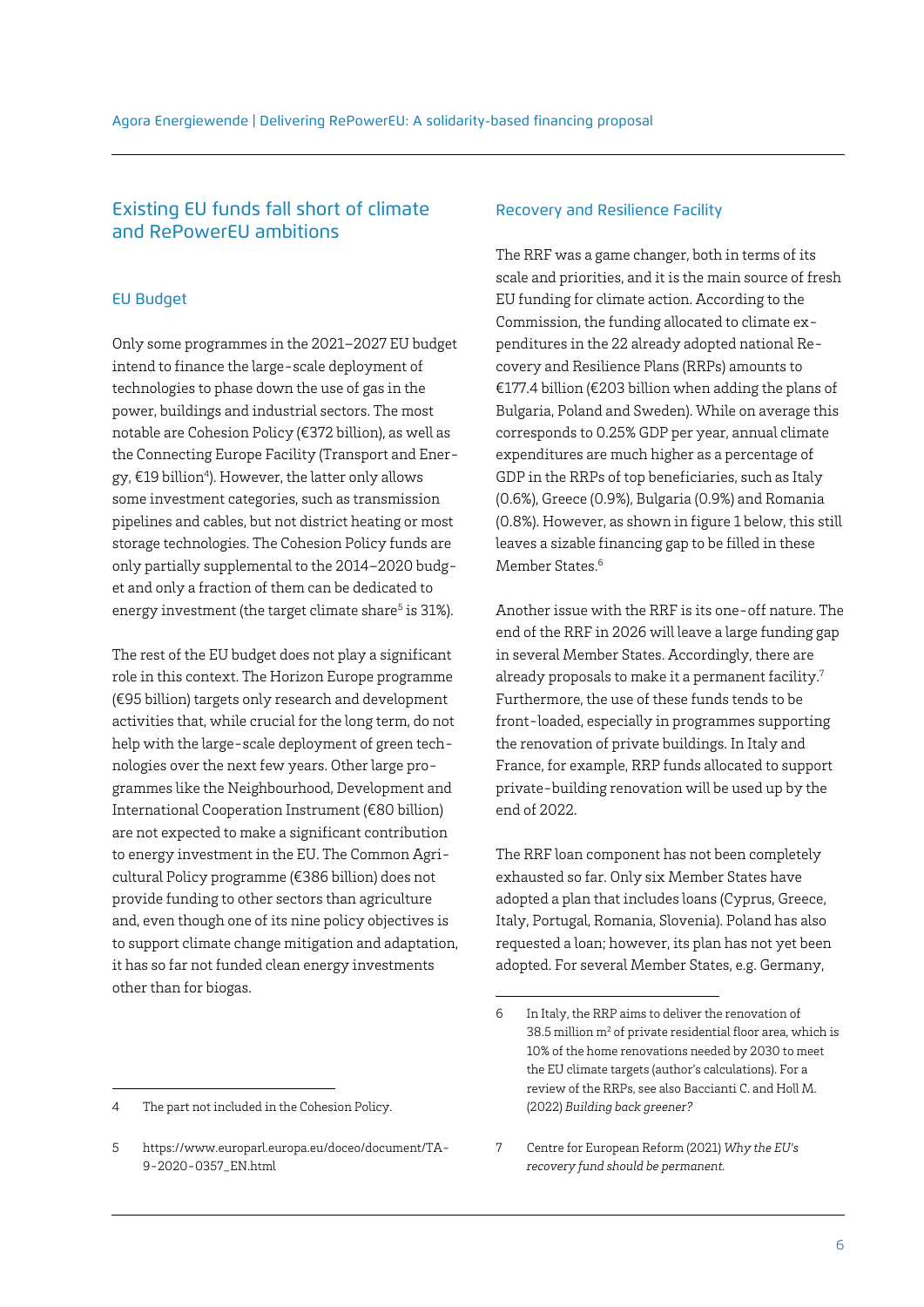Austria, Denmark and the Netherlands, national borrowing is cheaper, making RRF borrowing counterproductive. Yet even when RRF loans are sensible because of lower borrowing costs, governments weigh the benefits against the consequences of being subject to conditionality (i.e. supervision) by the European Commission.

While  $\epsilon$ 212.4 billion of RRF loans are still available.<sup>8</sup> these resources would be exhausted if France and Spain were to request their loan amounts in full. According to the RRF regulation, loans can be requested by Member States up to 31 August 2023. The maximum loan amount that France and Spain can request adds up to €225 billion. Therefore, the availability of loans under the current resource envelope is conditional on France or Spain giving up part of their loan entitlement. Italy, Portugal and Greece could get loans beyond the maximum amount allowed, but subject to the availability of resources, according to Article 14(5) of the RRF regulation.

Finally, RFF loans only partially address the fiscal space issue in Southern Europe, as RRF loans add to the stock of national public debt (while RRF grants do not).9 The main benefit for Member States in borrowing from the RRF is the more advantageous conditions compared to the market (i.e. lower interest rates). However, the spending financed through RRF loans enters the national budget balance subject to monitored compliance with EU fiscal rules.

### Other EU funds

The Innovation Fund, a separate fund that is financed through the auctioning of ETS allowances, only supports innovative projects (with the limited exception of the planned Carbon Contracts for

Difference scheme). It does not currently support the large-scale deployment of mature technologies like heat pumps and solar PV. The Modernisation Fund, by contrast, would be well suited to support necessary investments, yet it only finances activities in a few countries.

The Social Climate Fund (SCF) could be an important instrument, if agreed and implemented as part of the Fit for 55 legislative package. The Commission has proposed to endow the SCF with €72 billion in the 2025–2032 period that would be matched 1:1 with national funds. The SCF would address the social impacts of the proposed ETS for buildings and road transport, and it would finance investment to reduce fossil fuel consumption in these two sectors. It is up to Member States to decide how much to allocate to social compensation and to investment. As its purpose is to recycle the auctioning revenues from the new ETS, its fate is strictly linked to the approval of the new ETS.

<sup>8</sup> Value in 2018 constant prices.

<sup>9</sup> Eurostat (2021) *Guidance note on the statistical recording of the recovery and resilience facility.*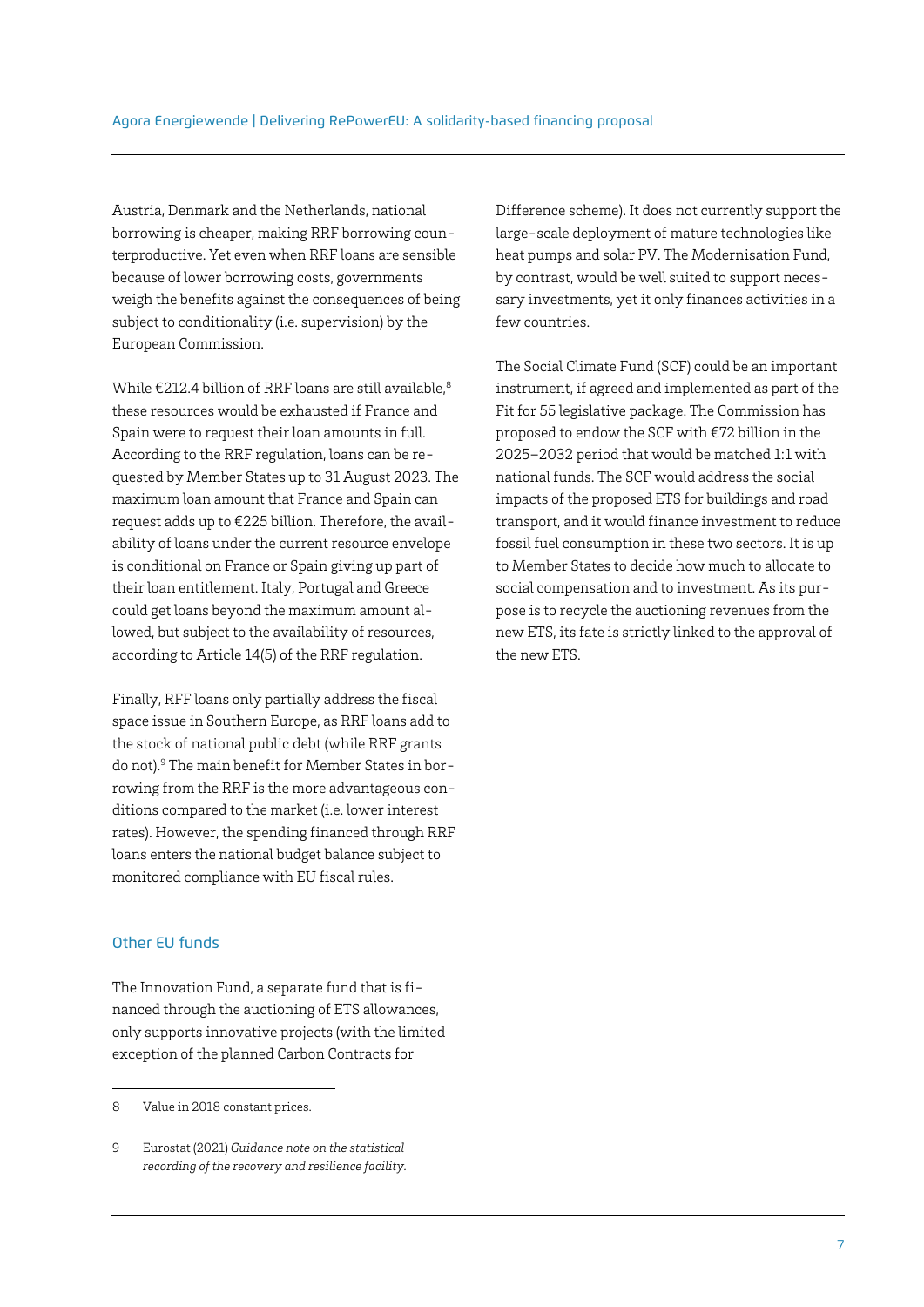## Can't we just optimise the current use of EU funds?

Discussions on how to finance RePowerEU have focused on reallocating funding from *existing EU resources*, without changing total funding levels. For instance, there are proposals to reallocate RRP and MFF funding away from certain policy areas in order to bolster building renovation, $10$  or to frontload spending.

However, there are several issues with such an approach:

- $\rightarrow$  A reallocation of funds generally implies cuts in other important areas such as education, health, digitalisation or social cohesion.
- $\rightarrow$  Recovery plans already tend to frontload spending (i.e. in Spain and France), in particular for building renovation.

 $\rightarrow$  In general, as evidenced by Figure 1, even a "reopening" of national RRPs will not generate the billion euros of fresh funds needed to fill the RePowerEU/climate public spending gap before 2027.

RRP spending reviews are welcome and should in some cases help to reflect the changed context due to the war in Ukraine. They could, for example, fix serious inconsistencies in some recovery plans (i.e. removing subsidies to gas-fired boilers in some RRPs). However, spending reviews will not be able to make a substantive contribution to closing the additional public funding gap that arises as a consequence of the increased ambition from RePowerEU. Topping up the current RRPs with fresh funding thus seems to be the best strategy at present.

#### Figure 1: Public green spending needs, national ETS revenues and EU funding for clean energy, energy efficiency and public transport investment



<sup>10</sup> See BPIE (2022), *REPowerEU Energy Saving Plan: Time to switch to action*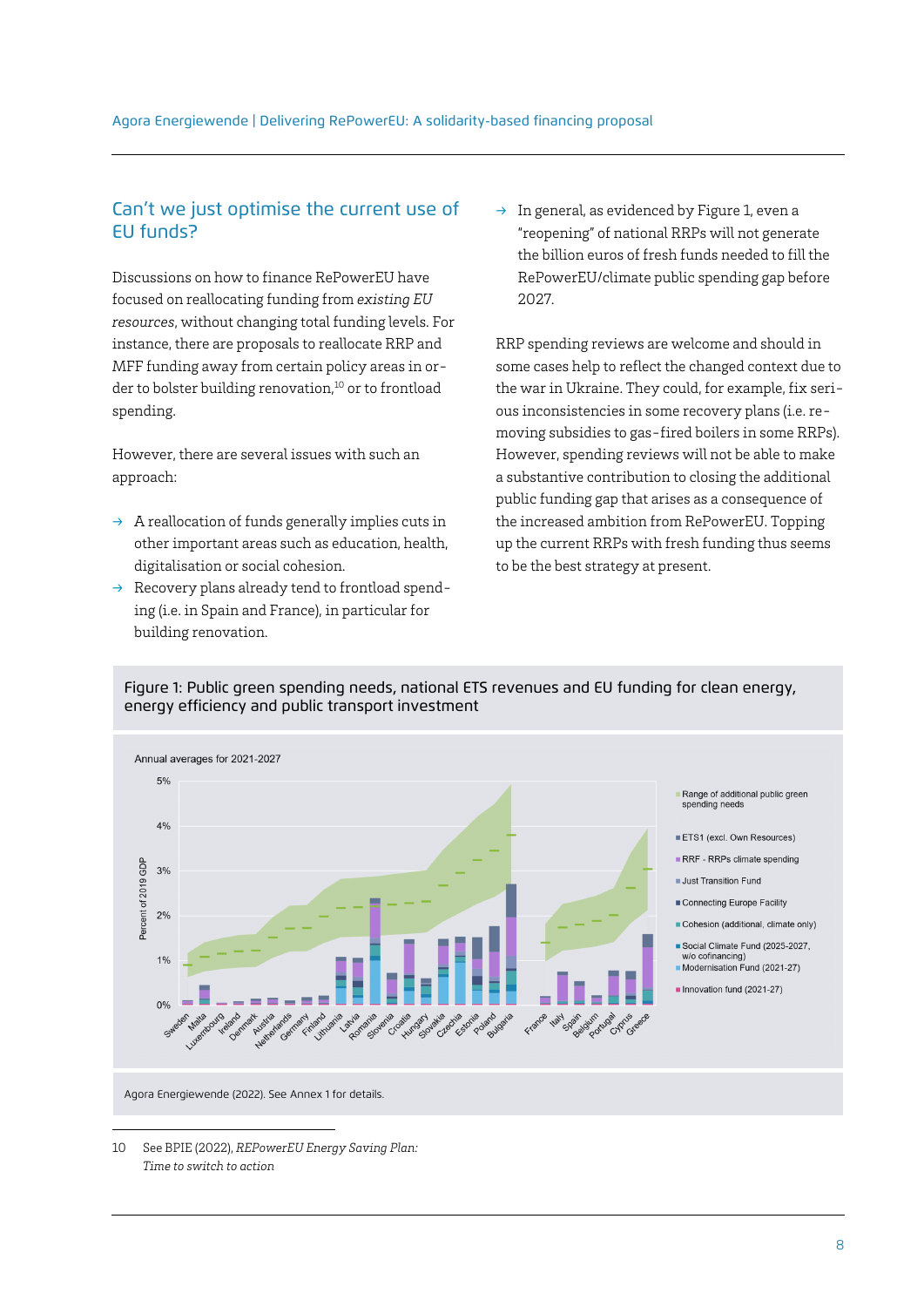## Increasing the Recovery and Resilience Facility by €100 billion would enable all EU countries to deliver RePowerEU

We propose increasing the RRF financial envelope by €100 billion (in 2018 constant prices). Combined with the RRF resources still available, the resulting total of  $\text{\large\ensuremath{\in}} 312$  billion<sup>11</sup> could be used to support Member States with low income or little fiscal space in delivering on energy security and climate investments in 2022–2027. Our assessment of the national net financing needs for public climate spending suggests that this amount should be enough. Reducing the national funding needs of Member States with low income or high public debt would require up to €300 billion of additional EU funding over six years, depending on the level of public spending efficiency and EU solidarity.12

The additional funds should, in our view, be a mix of grants and loans to Member States. Allocation keys that target countries most in need could keep the size of the grant component small, while loans would be available on request. Our proposal features transfers among Member States through grants, with a redistributive effect that is also present in the RRF and the EU budget. Garicano  $(2022)^{13}$  has proposed establishing a larger European Climate Investment Facility endowed with €57 billion per year, i.e.

€342 billion in 2022–2027. However, the large size would not come with any redistributive effect other than risk-sharing through common borrowing.

A grant component with redistribution is desirable for two main reasons. First, the war in Ukraine and the recent lockdowns in China have rapidly impaired the economic outlook in Europe, with uneven effects across Member States.14 During the Covid-19 pandemic, the NGEU grants were a response to a common shock in the absence of a central EU fiscal capacity. A similar logic applies now. Grants are more effective than loans in easing the fiscal constraints that some Member States face, especially in Southern Europe. This reduces the risk of ending up with diverging economic trajectories in the EU. Second, the RePowerEU and the climate strategies are common EU ambitions with common benefits, justifying the use of EU funding, even in the form of common borrowing.

The absorption of the new funds will have to overcome existing administrative and supply-side bottlenecks at the national level. It is therefore important to wisely distribute the use of funds up to the end of 2027, prioritising the extension and enlargement of already established programmes, i.e. tax incentives for private building renovations and renewable heating installation.

<sup>11</sup> The approx. €5 billion in grants that were not requested by the Netherlands are not included here.

<sup>12</sup> The estimated amount covers: 1) 20% of the national public green spending gap in excess to the EU average, for low income and high public debt Member States, and 2) the national public green spending gap in excess of 0.6% of GDP, only for Member States with high public debt, proportionally to their debt level. The €300 billion estimate refers to a worst-case scenario in which high shares of public funding are needed to mobilise private capital.

<sup>13</sup> https://voxeu.org/article/combining-environmentaland-fiscal-sustainability

<sup>14</sup> Redeker, N. (2022), *Same shock, different effects: EU Member States' exposure to the economic consequences of Putin's war. IMF (2022), Regional Economic Outlook for Europe, April 2022.*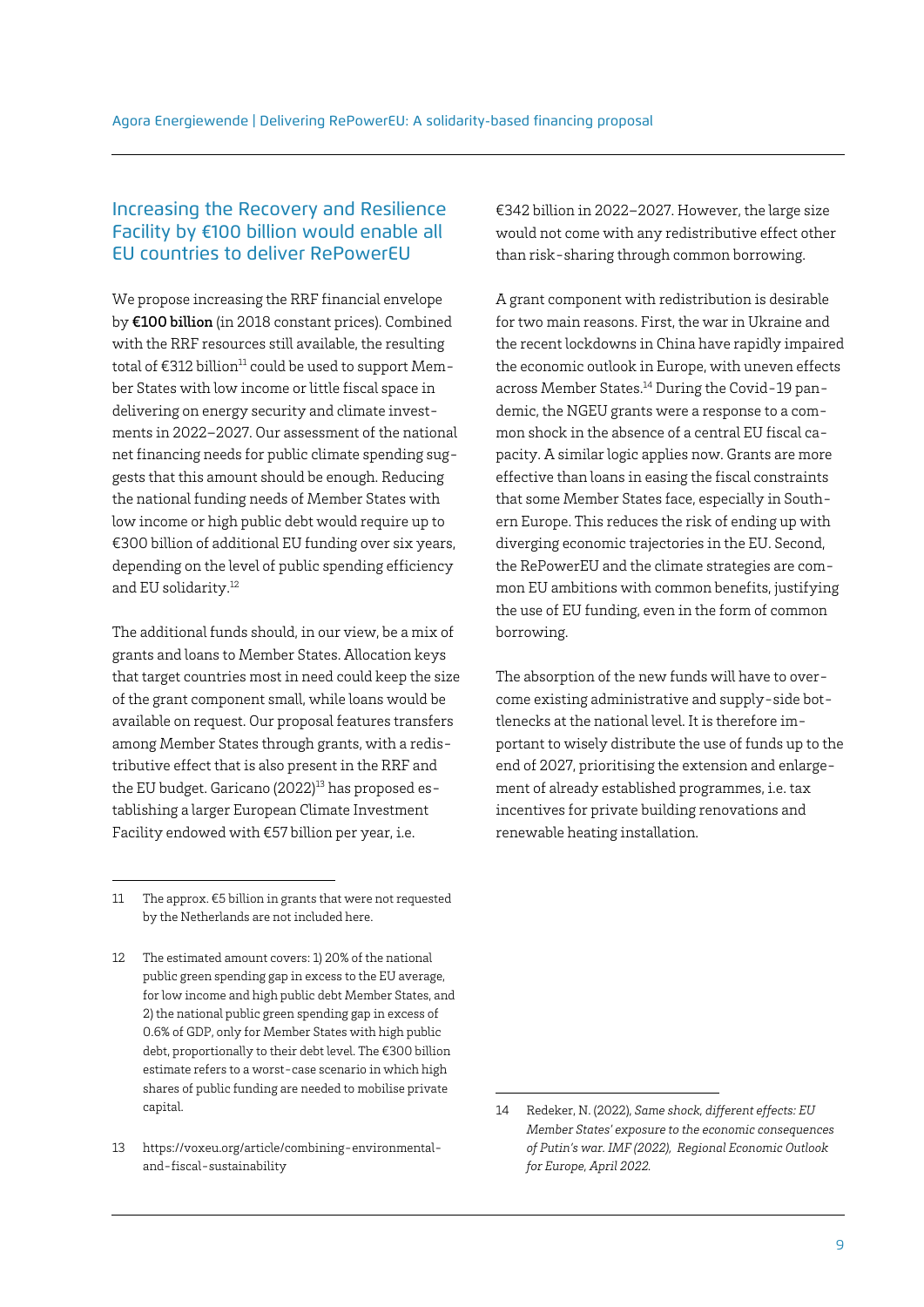## The Recovery and Resilience Facility seems best suited as a vehicle for additional funding

Which EU funding instrument should host the additional funding? The RRF is already operational, and several national investment programmes financed under the recovery and resilience plans have already deployed capital. The Commission recently published a report on the first year of RRF activity and a review on the fulfilment of national targets and milestones is due in mid-2022.

It does not seem inappropriate to reconsider the size of the RRF envelopes in light of the new green spending needs. The RRF was originally designed to primarily address the economic impacts of the Covid-19 pandemic, not to close the green investment gap. In May 2020, the European Commission estimated the EU-wide green investment gap in 2021–2030 at €470 billion/year<sup>15</sup>; political agreement on the RRF led to grants covering less than 4% of this amount.

Moreover, using public debt to frontload green investment under RePowerEU can be justified by the fact that this decade is crucial for establishing markets for key technologies such as heat pumps and electric vehicles, for boosting green innovation, and for placing the EU on a credible pathway to climate neutrality by 2050 at the latest.

We propose increasing the RRF as follows (see Figure 2):

 $\rightarrow \epsilon$ 80 billion in grants, to be allocated across Member States with a new methodology that reflects their dependency on imported gas and climate spending needs.

 $\rightarrow$   $\epsilon$ 20 billion in loans, which will be most helpful to governments with high borrowing costs.

National planning of the additional funds should be undertaken together with a review of existing spending plans, introducing a **new flagship** "RePowerEU". The top-up could be applied following the revision of the maximum allowed contributions (grants), as planned for the end of June 2022.

In our view, Member States should submit a revision of their plan, describing the use of the requested topup and how they would intend to repurpose existing spending under the new flagship. The funds should be spent before the end of 2027. This time, the European Commission should be stricter in judging the cost-effectiveness of proposed national policies. To take one example, the Italian Superbonus 110% should be reformed to reduce the government contribution to investment costs and make the scheme more fiscally sustainable.



Agora Energiewende (2022). Note: all values in 2018 constant prices. The unused grants are the maximum financial contribution for the Netherlands.

#### Figure 2: Proposed €100 billion RRF top-up

<sup>15</sup> https://ec.europa.eu/info/sites/default/files/economyfinance/assessment\_of\_economic\_and\_investment\_ needs.pdf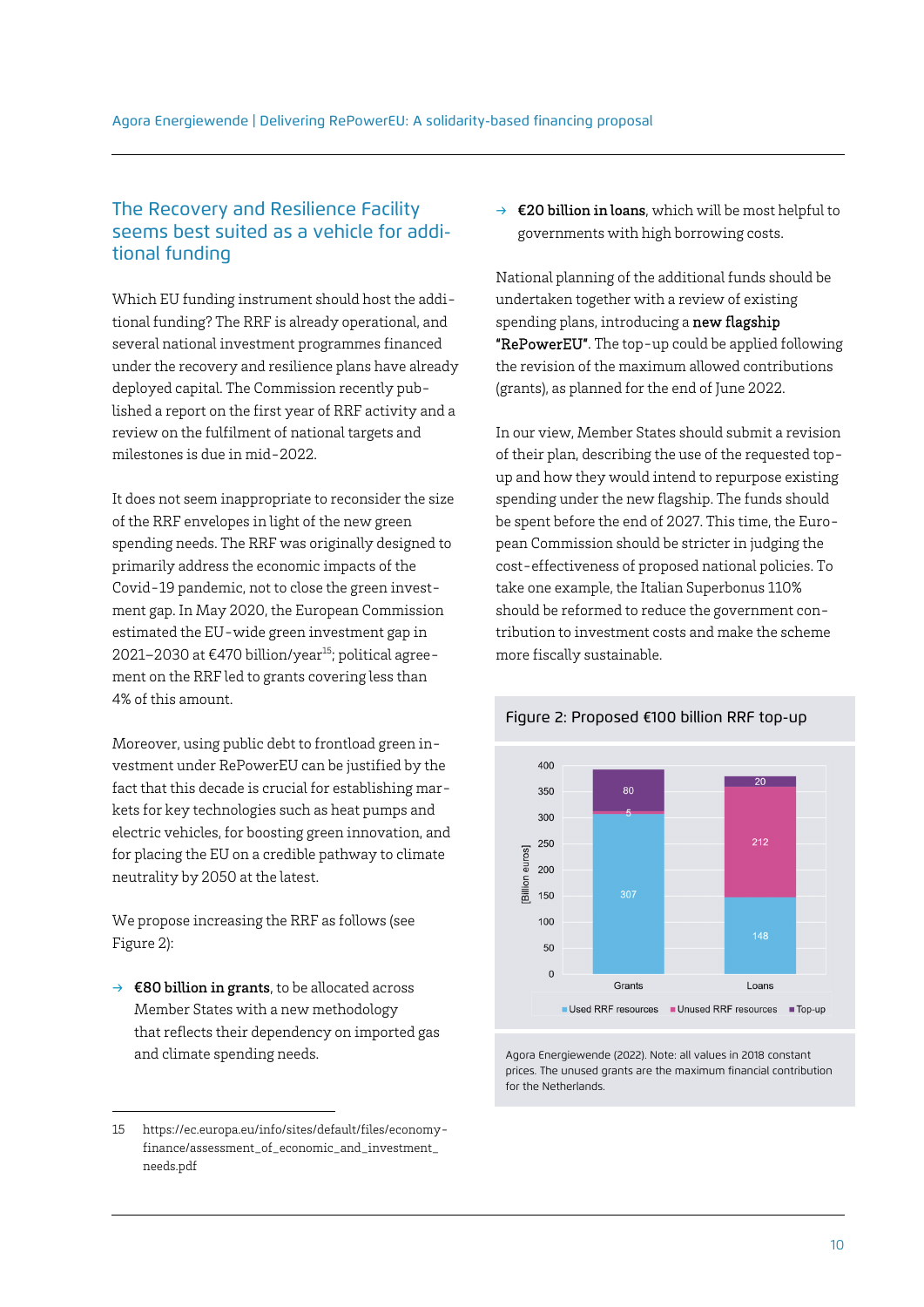The advantage of this option compared to an enlarged and frontloaded SCF is that the recovery plans have a broader scope and allow for investment in buildings, industry and the power sector. Moreover, the RRF focuses on capital expenditures, while the SCF leaves the issue of how much to spend on energy cost compensation and how much to spend on actual green investment to the discretion of Member States. The additional EU funding for RePowerEU should target the latter, while the SCF can be used to address the social impacts of carbon pricing.

Figure 3 illustrates how the new grants could help to close the climate spending gaps in each Member State. We use here an allocation key that considers gas dependency and carbon intensity (see Annex 2 for details). The remaining gap could be further reduced by using the loan component of the RRF. Moreover, the national expenditures not covered by EU grants should be exempted from the European fiscal rules, in order to prevent the need for further fiscal consolidation in Member States with high public debt levels.16

## How can the EU finance the additional spending?

The proposed RRF top-up increases the amount of debt the European Union will have to issue. There is high demand for more European safe assets in the form of EU common bonds, such as the ones issued for the Next Generation EU (NGEU). Nevertheless, the issue of repaying the additional EU debt should be addressed by identifying revenue sources that can sufficiently meet future payment obligations.

The current repayment needs of the NGEU debt, including the debt issued to finance the RRF, depend on the effective amount borrowed up to 2027 and the amortisation strategy for the 2028–2058 repayment period. Assuming linear debt amortisation, around €15 billion per year will be required starting from year 2028.17 According to the European Commission, the first set of new Own Resources barely provide this amount. These revenue sources include the existing ETS and the proposed emission trading scheme for buildings and road transport. In the Commission's proposal, 25 percent of the revenues that national governments will earn from auctioning ETS allowances should contribute to the EU budget. These resources should also finance the SCF.

Our proposal increases the resources needed for (grant-related) debt repayment by €2.9 billion per year in 2028–2058. These financing needs can be covered by carbon pricing revenues in combination with an increase in GNI-based own resources.

The existing ETS has provided Member States with €31 billion of direct auctioning revenues in 2021. Going forward, however, revenues from the existing ETS will tend to decline because of rapidly falling emissions in the power and industrial sectors covered by the scheme and the presence of a substantial amount of free allowances that squeeze the auctioned component under the declining cap. Phasing out free allowances more rapidly would unlock additional revenues in the future.

The proposed new ETS for buildings and road transport, in contrast, could generate €180 billion in auctioning revenues between 2026 and 2030 (€36 billion per year) if prices were to start at €30/tCO<sub>2</sub> and gradually increase to  $€50/tCO<sub>2</sub>$  in 2030. This is a conservative price assumption and there is an upside potential for the amount estimated here. A price floor would ensure a more stable revenue stream for governments.

<sup>16</sup> On the green golden rule, see Darvas, Z. and Wolff, G. (2021), *A green fiscal pact: climate investment in times of budget consolidation,* and van den Noord, P. (2022), *Reconciling fiscal and environmental sustainability in the Eurozone*.

<sup>17</sup> See also Schratzenstaller, M. et al. (2022), *New EU own resources: possibilities and limitations of steering effects and sectoral policy co-benefits.*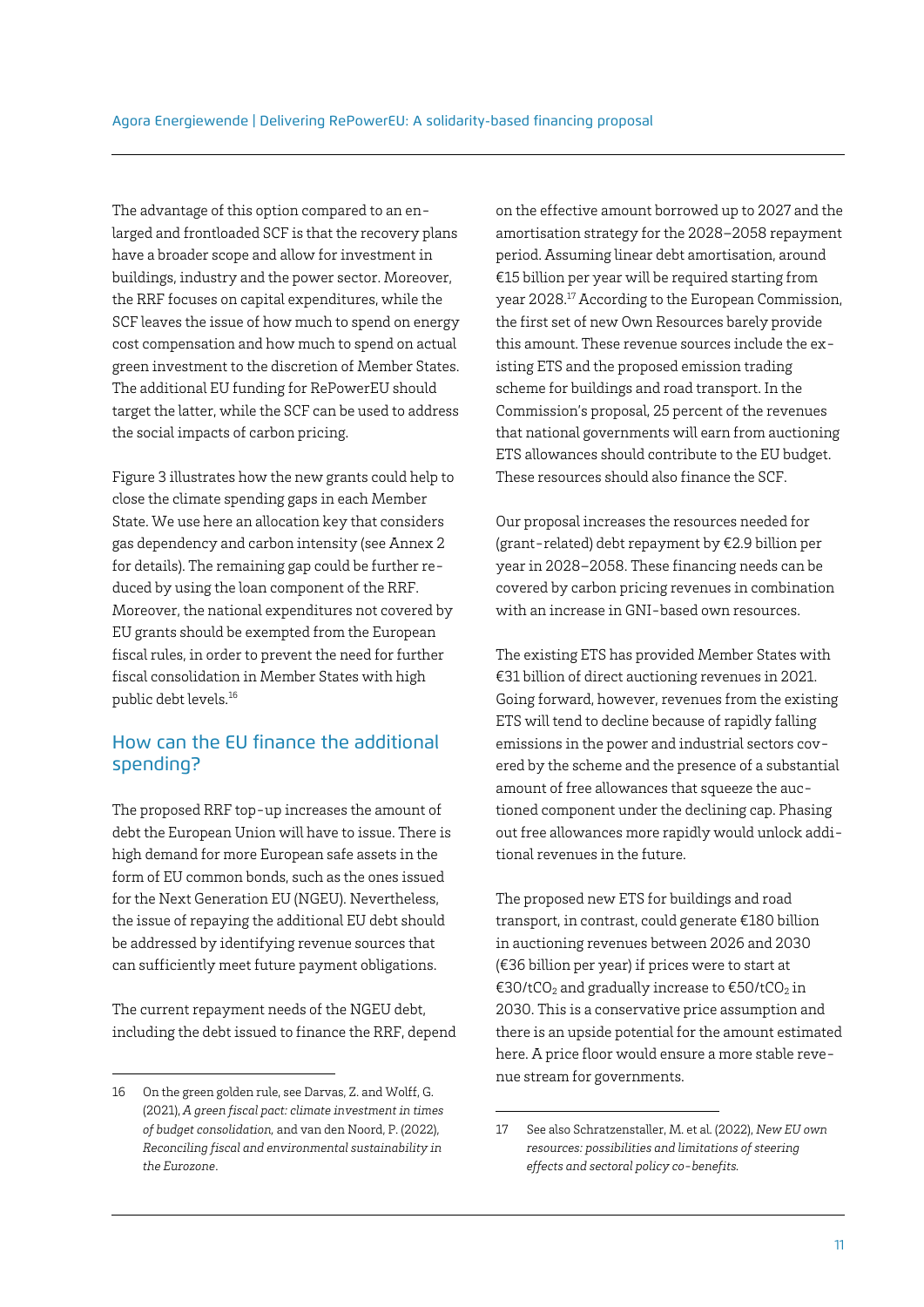#### Agora Energiewende | Delivering RePowerEU: A solidarity-based financing proposal



#### Figure 3: RRF grants top-up, national spending needs and existing EU funds for clean energy, energy efficiency and public transport investment

Agora Energiewende (2022). See Annex 1 and 2 for details.

To cover the additional RRF borrowing we recommend implementing the new ETS as well as increasing the Own Resources contribution of carbon markets from the 25% share proposed by the European Commission to 30%. This should be sufficient to cover the higher repayment needs, backed up by future GNI-based contributions.

Clearly, Russia's war of aggression against Ukraine makes it necessary to revisit political decisions concerning expanded carbon pricing and the use of future carbon revenues. However, while additional EU debt is needed over the short-term to support the delivery of RePowerEU, repayment of the additional debt from carbon revenues will only happen from 2028 onwards, when Russia's war of aggression against Ukraine will hopefully be long over. To cover the additional RRF borrowing, we thus recommend implementing the new ETS as well as increasing the Own Resources contribution of carbon markets from the 25% share proposed by the European Commission to 30%. This should be sufficient to cover the

higher repayment needs, backed up by future GNIbased contributions.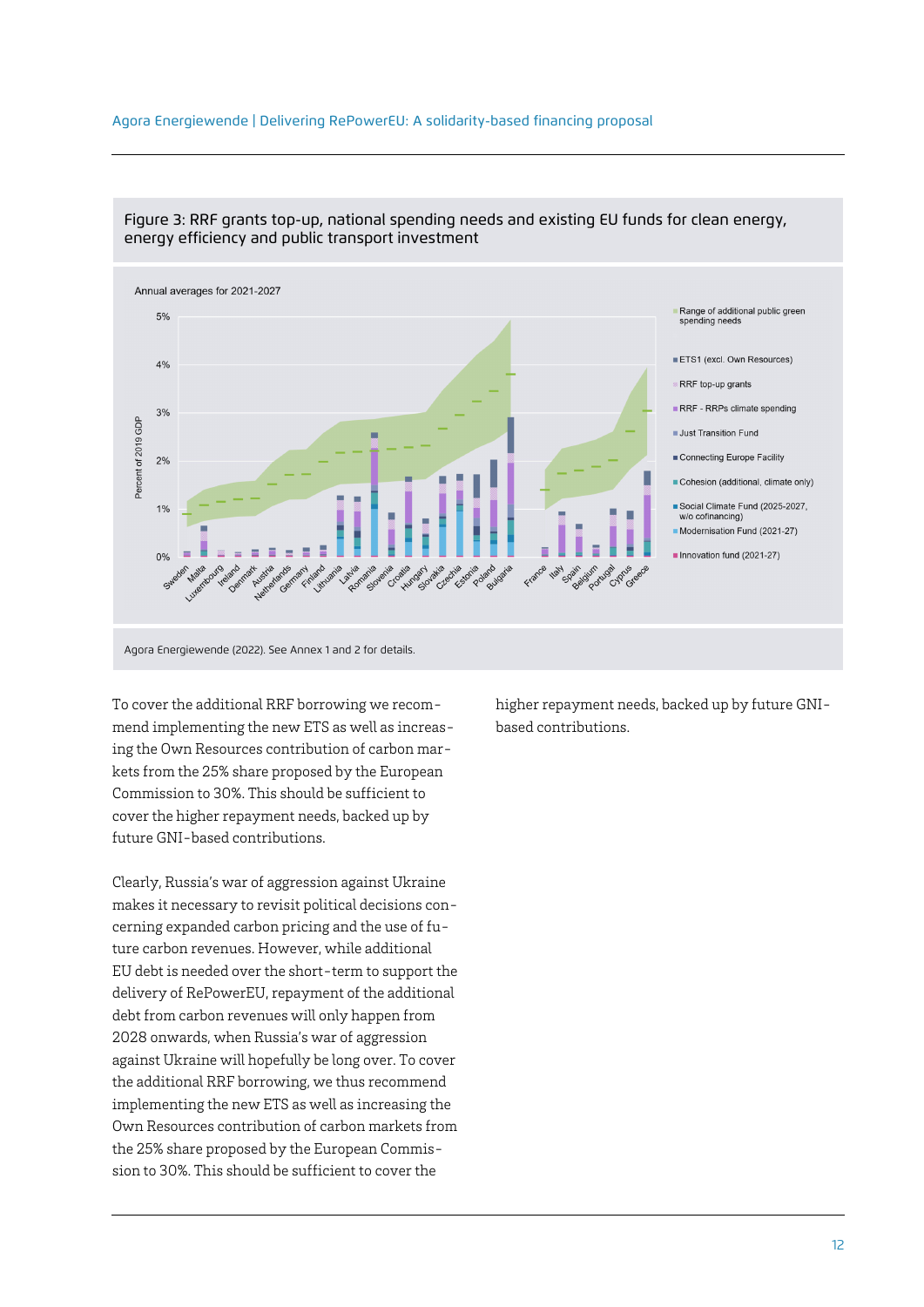## Annex 1 – Methodological note to Figures 1 and 3

#### Public green spending needs

In the absence of available estimates concerning the national public spending needs for reaching EU climate and RePowerEU targets, such estimates are approximated by making the public green spending needs (as a percent of GDP) an increasing function of the carbon intensity of GDP and a decreasing function of GNI per capita. This function is calibrated using estimates of public green spending needs for the EU (Agora Energiewende's analysis $^{18}$ ) and selected Member States (available studies). The sensitivity shown in Figures 1 and 3 refers to our two scenarios on the mobilisation of private capital (high and low public shares of investment costs), built from a bottom-up sectoral analysis of the EU.

#### EU funds

Just Transition Fund: official national allocations (100% climate share).

Cohesion Policy: difference between the minimum climate mainstreaming (31%) of country allocations in 2021–2027 and the corresponding amounts in the previous 2014–2020 budget (20% climate mainstreaming).

Connecting Europe Facility: covers only certain eligible action in the Transport and Energy sectors and the funding not already included in the Cohesion area to avoid double counting. Assumes a 60% climate share. Allocations across countries are based on the historical allocations (2014–2019) shown here.

RRF/RRPs: all amounts are from the Commission's analysis of national plans. They refer to the spending on climate objectives measured with the climate tagging methodology (the adapted Rio Markers).

Modernisation Fund: Agora Energiewende's estimate of the fund resources in 2021–2027, with an average EUA price of  $\epsilon$ 80/tCO<sub>2</sub>, allocated to Member States using the official allocation keys.

Innovation Fund: Agora Energiewende's estimate of the fund resources in 2021–2027, with average EUA price of €80/tCO<sub>2</sub>, according to the Commission's proposal of July 2021 (Fit for 55 package). Funds are allocated to Member States based on their share of the EU GDP.

Social Climate Fund: we assume high frontloading, so that that 50% of the total financial envelope for 2025–2032 is spent over the period 2025–2027. Country allocations follow the Commission proposal. We also assume that only 60% is spent on green investment, with the remainder spent on social support. National co-financing is not shown in the charts.

### Carbon market revenues

ETS revenues: figures show the ETS revenues available to national governments for supporting green investment. The national annual auctioning revenues in 2021–2027 are assumed to equal the revenues for each country in 2021, as reported by the Italian GSE.19 The contribution (25%) to EU Own Resources is limited to the period 2023–2027. Of the remaining revenues, it is assumed that 33% is recycled for energy costs compensation and therefore not for directly supporting green investment.

<sup>18</sup> See Agora Energiewende (2022), *'Regaining Energy Sovereignty: 15 Priority Actions for RePowerEU' and*  Agora Energiewende (2022)*, 'How to align the EU fiscal framework with the Green Deal'.*

<sup>19</sup> https://www.gse.it/documenti\_site/Documenti%20GSE'/ Rapporti%20ASTE%20CO2/240322\_Rapp\_GSE\_Aste\_ Annuale\_2021-v3.pdf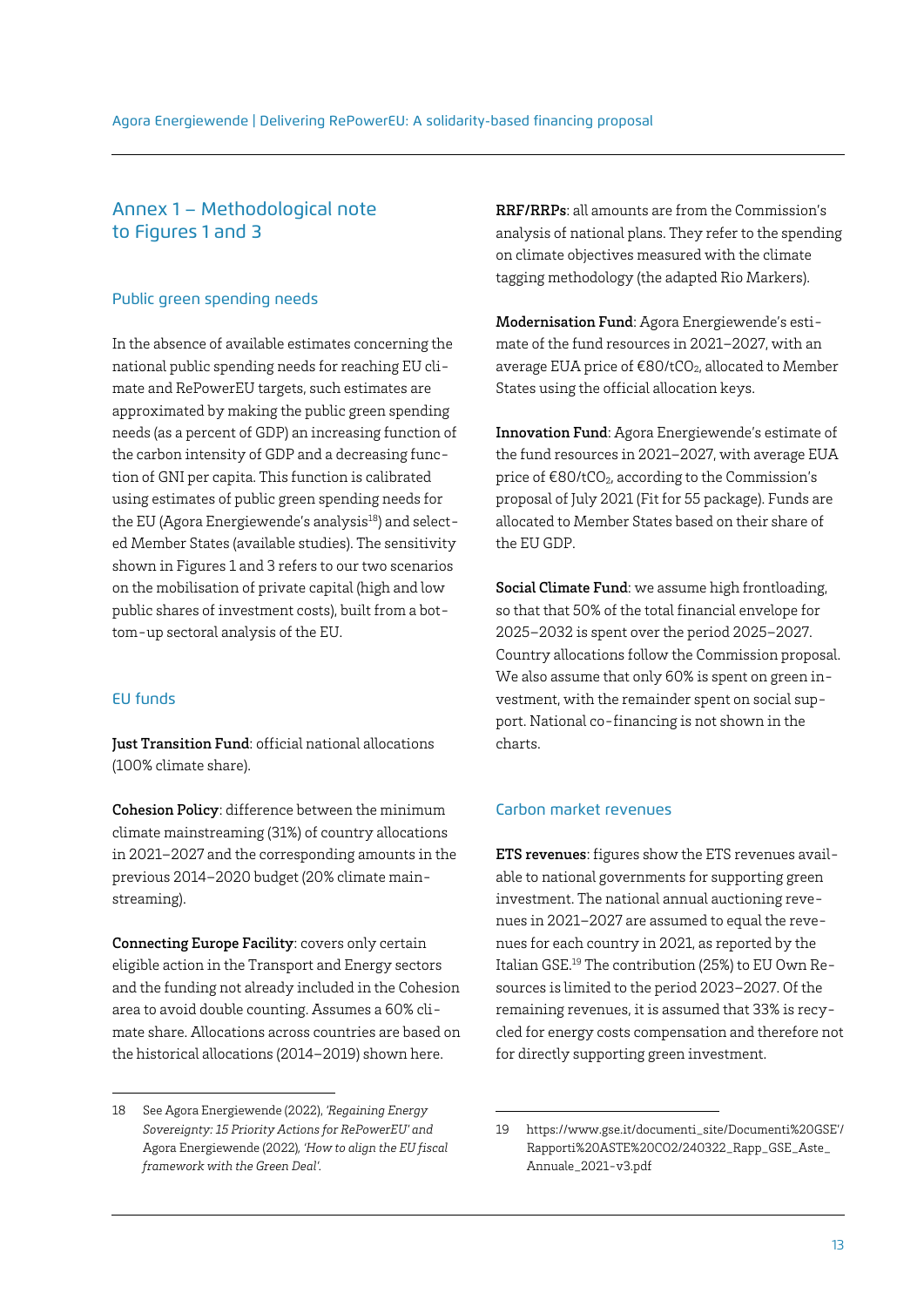## Annex 2 – Proposed methodology for the calculation of the maximum RRF financial contribution per Member State

The distribution of the new RRF grants among Member States displayed in Figure 3 is based on the following methodology. The method borrows from the one used for the original RRF maximum financial contributions, but replaces the unemployment and GDP indicators with the following (weights in parentheses):

RePowerEU component (75%)

- $\rightarrow$  Natural gas consumption per unit of GDP PPS (60%),
- $\rightarrow$  Share of country in EU import of Russian gas (40%),

Climate component (25%)

- $\rightarrow$  Carbon intensity of GDP PPS (50%),
- $\rightarrow$  Share of country in EU CO<sub>2</sub> emissions (25%),
- $\rightarrow$  Share of road transport in freight transport (25%).

The indicators *people at risk of poverty or social exclusion* and *GNI per capita* are also used as adjustment factors. All underlying data series are from Eurostat.